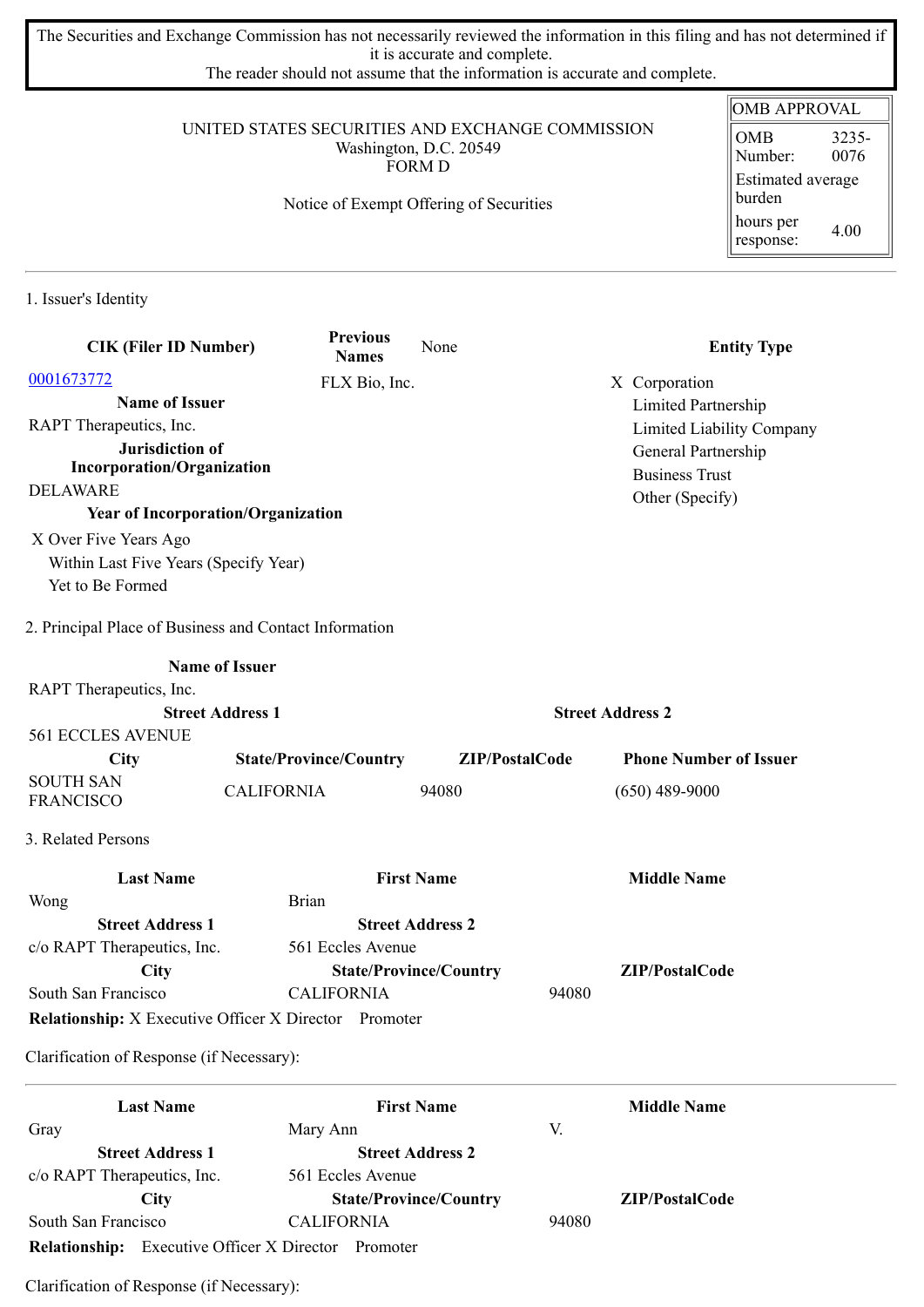| <b>Last Name</b>                                           | <b>First Name</b>             | <b>Middle Name</b> |
|------------------------------------------------------------|-------------------------------|--------------------|
| Lyons-Williams                                             | Lori                          |                    |
| <b>Street Address 1</b>                                    | <b>Street Address 2</b>       |                    |
| c/o RAPT Therapeutics, Inc.                                | 561 Eccles Avenue             |                    |
| <b>City</b>                                                | <b>State/Province/Country</b> | ZIP/PostalCode     |
| South San Francisco                                        | <b>CALIFORNIA</b>             | 94080              |
| <b>Relationship:</b> Executive Officer X Director Promoter |                               |                    |
| Clarification of Response (if Necessary):                  |                               |                    |
|                                                            |                               |                    |
| <b>Last Name</b>                                           | <b>First Name</b>             | <b>Middle Name</b> |
| Rieflin                                                    | William                       | J.                 |
| <b>Street Address 1</b>                                    | <b>Street Address 2</b>       |                    |
| c/o RAPT Therapeutics, Inc.                                | 561 Eccles Avenue             |                    |
| City                                                       | <b>State/Province/Country</b> | ZIP/PostalCode     |
| South San Francisco                                        | <b>CALIFORNIA</b>             | 94080              |
| Relationship: Executive Officer X Director Promoter        |                               |                    |
| Clarification of Response (if Necessary):                  |                               |                    |
| <b>Last Name</b>                                           | <b>First Name</b>             | <b>Middle Name</b> |
| Young                                                      | Rodney                        |                    |
| <b>Street Address 1</b>                                    | <b>Street Address 2</b>       |                    |
| c/o RAPT Therapeutics, Inc.                                | 561 Eccles Avenue             |                    |
| <b>City</b>                                                | <b>State/Province/Country</b> | ZIP/PostalCode     |
| South San Francisco                                        | <b>CALIFORNIA</b>             | 94080              |
| <b>Relationship:</b> X Executive Officer Director Promoter |                               |                    |
|                                                            |                               |                    |
| Clarification of Response (if Necessary):                  |                               |                    |
| <b>Last Name</b>                                           | <b>First Name</b>             | <b>Middle Name</b> |
| Kozick                                                     | Linda                         |                    |
| <b>Street Address 1</b>                                    | <b>Street Address 2</b>       |                    |
| c/o RAPT Therapeutics, Inc.                                | 561 Eccles Avenue             |                    |
| City                                                       | <b>State/Province/Country</b> | ZIP/PostalCode     |
| South San Francisco                                        | <b>CALIFORNIA</b>             | 94080              |
| Relationship: Executive Officer X Director Promoter        |                               |                    |
| Clarification of Response (if Necessary):                  |                               |                    |
|                                                            |                               |                    |
| <b>Last Name</b>                                           | <b>First Name</b>             | <b>Middle Name</b> |
| Giordano                                                   | Michael                       | F.                 |
| <b>Street Address 1</b>                                    | <b>Street Address 2</b>       |                    |
| c/o RAPT Therapeutics, Inc.                                | 561 Eccles Avenue             |                    |
| <b>City</b>                                                | <b>State/Province/Country</b> | ZIP/PostalCode     |
| South San Francisco                                        | <b>CALIFORNIA</b>             | 94080              |
| <b>Relationship:</b> Executive Officer X Director Promoter |                               |                    |
| Clarification of Response (if Necessary):                  |                               |                    |
| <b>Last Name</b>                                           | <b>First Name</b>             | <b>Middle Name</b> |
| Robbins                                                    | Wendye                        |                    |
| <b>Street Address 1</b>                                    | <b>Street Address 2</b>       |                    |
| c/o RAPT Therapeutics, Inc.                                | 561 Eccles Avenue             |                    |
| <b>City</b>                                                | <b>State/Province/Country</b> | ZIP/PostalCode     |
|                                                            |                               |                    |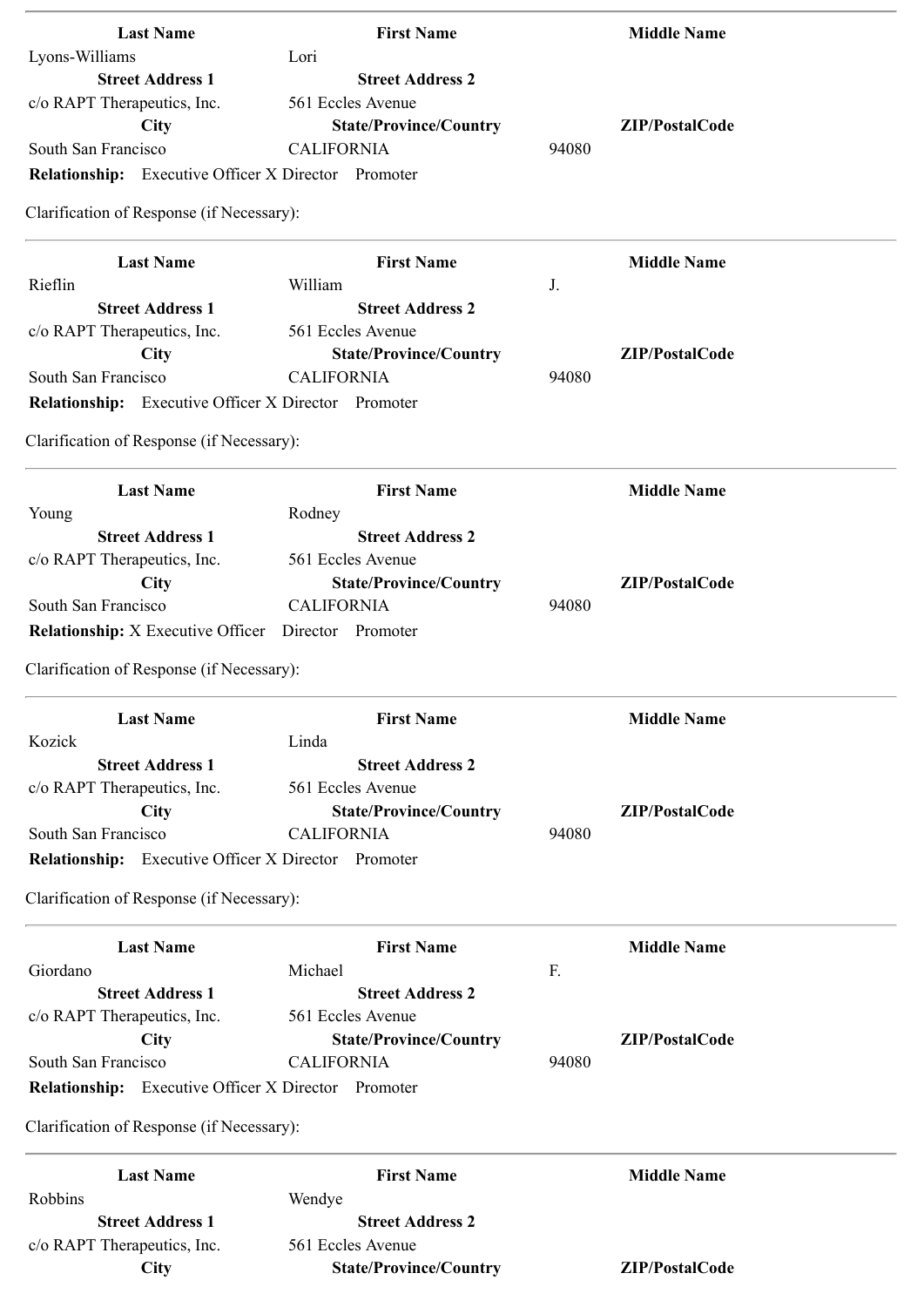# South San Francisco CALIFORNIA 94080

**Relationship:** Executive Officer X Director Promoter

Clarification of Response (if Necessary):

| <b>Last Name</b>                                  | <b>First Name</b>             | <b>Middle Name</b>    |
|---------------------------------------------------|-------------------------------|-----------------------|
| <b>Brockstedt</b>                                 | Dirk                          |                       |
| <b>Street Address 1</b>                           | <b>Street Address 2</b>       |                       |
| c/o RAPT Therapeutics, Inc.                       | 561 Eccles Avenue             |                       |
| <b>City</b>                                       | <b>State/Province/Country</b> | <b>ZIP/PostalCode</b> |
| South San Francisco                               | <b>CALIFORNIA</b>             | 94080                 |
| <b>Relationship:</b> X Executive Officer Director | Promoter                      |                       |

Clarification of Response (if Necessary):

| <b>Last Name</b>                                  | <b>First Name</b>             | <b>Middle Name</b>    |
|---------------------------------------------------|-------------------------------|-----------------------|
| Ho                                                | William                       |                       |
| <b>Street Address 1</b>                           | <b>Street Address 2</b>       |                       |
| c/o RAPT Therapeutics, Inc.                       | 561 Eccles Avenue             |                       |
| <b>City</b>                                       | <b>State/Province/Country</b> | <b>ZIP/PostalCode</b> |
| South San Francisco                               | <b>CALIFORNIA</b>             | 94080                 |
| <b>Relationship:</b> X Executive Officer Director | Promoter                      |                       |

Clarification of Response (if Necessary):

## 4. Industry Group

| Agriculture                            | Health Care              | Retailing                 |
|----------------------------------------|--------------------------|---------------------------|
| Banking & Financial Services           | X Biotechnology          | Restaurants               |
| <b>Commercial Banking</b>              | Health Insurance         | Technology                |
| Insurance                              | Hospitals & Physicians   | Computers                 |
| Investing                              |                          |                           |
| <b>Investment Banking</b>              | Pharmaceuticals          | Telecommunications        |
| Pooled Investment Fund                 | Other Health Care        | Other Technology          |
| Is the issuer registered as            | Manufacturing            | Travel                    |
| an investment company under            | <b>Real Estate</b>       | Airlines & Airports       |
| the Investment Company<br>Act of 1940? | Commercial               | Lodging $&$ Conventions   |
| No.<br><b>Yes</b>                      | Construction             | Tourism & Travel Services |
| Other Banking & Financial Services     | REITS & Finance          | Other Travel              |
| <b>Business Services</b>               | Residential              | Other                     |
| Energy                                 | <b>Other Real Estate</b> |                           |
| Coal Mining                            |                          |                           |
| <b>Electric Utilities</b>              |                          |                           |

Energy Conservation

Environmental Services

- Oil & Gas
- Other Energy
- 5. Issuer Size

| <b>Revenue Range</b> | OR | <b>Aggregate Net Asset Value Range</b> |
|----------------------|----|----------------------------------------|
| No Revenues          |    | No Aggregate Net Asset Value           |
| $$1 - $1,000,000$    |    | $$1 - $5,000,000$                      |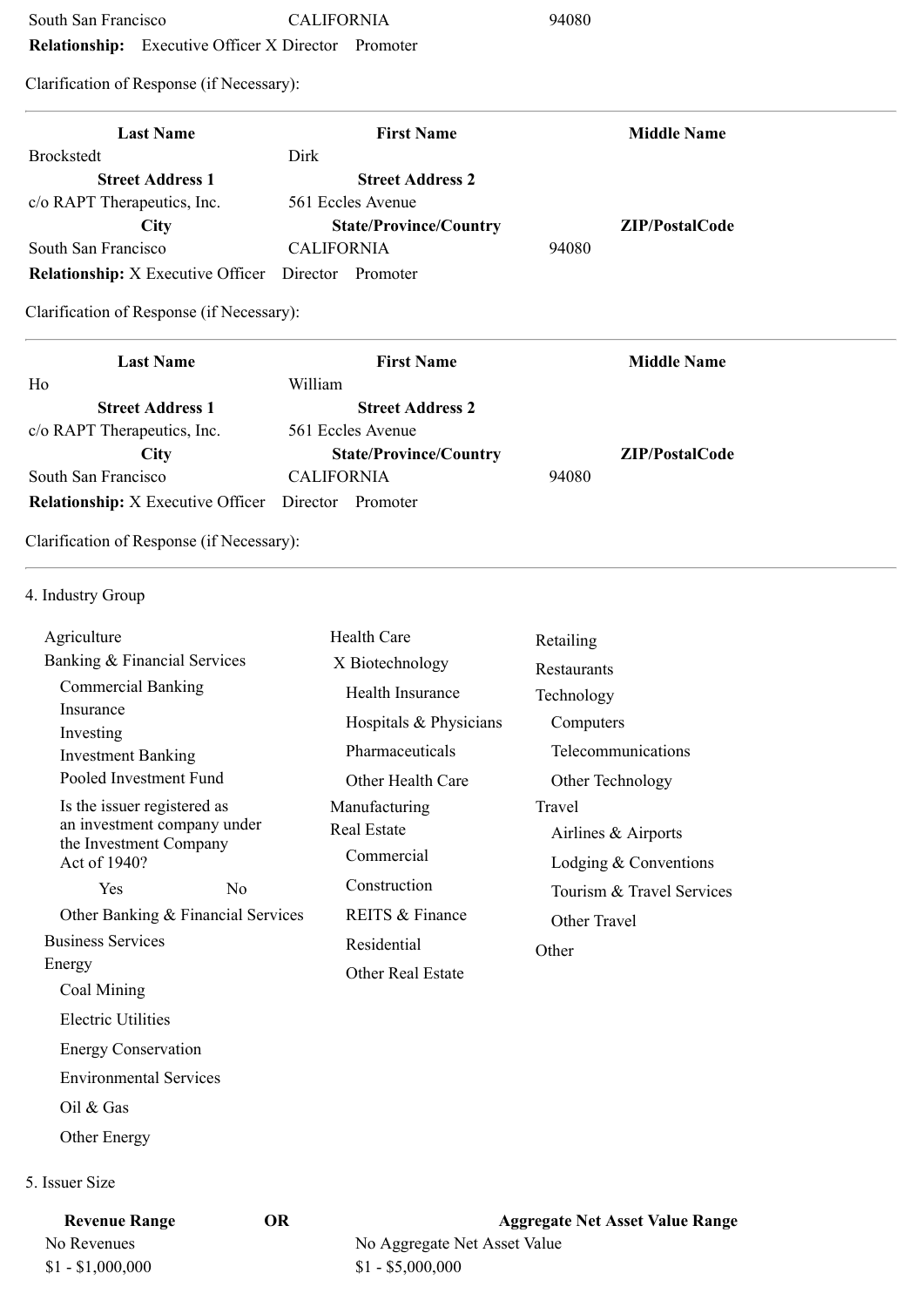| $$1,000,001 - $5,000,000$        | $$5,000,001 - $25,000,000$   |
|----------------------------------|------------------------------|
| $$5,000,001$ -<br>\$25,000,000   | $$25,000,001 - $50,000,000$  |
| $$25,000,001$ -<br>\$100,000,000 | $$50,000,001 - $100,000,000$ |
| Over \$100,000,000               | Over \$100,000,000           |
| X Decline to Disclose            | Decline to Disclose          |
| Not Applicable                   | Not Applicable               |
|                                  |                              |

6. Federal Exemption(s) and Exclusion(s) Claimed (select all that apply)

|                                              | Investment Company Act Section 3(c) |                    |  |
|----------------------------------------------|-------------------------------------|--------------------|--|
| Rule $504(b)(1)$ (not (i), (ii) or (iii))    | Section $3(c)(1)$                   | Section $3(c)(9)$  |  |
| Rule 504 (b) $(1)(i)$                        | Section $3(c)(2)$                   | Section $3(c)(10)$ |  |
| Rule 504 (b) $(1)(ii)$                       | Section $3(c)(3)$                   | Section $3(c)(11)$ |  |
| Rule $504$ (b) $(1)(iii)$<br>$X$ Rule 506(b) | Section $3(c)(4)$                   | Section $3(c)(12)$ |  |
| Rule $506(c)$                                | Section $3(c)(5)$                   | Section $3(c)(13)$ |  |
| Securities Act Section $4(a)(5)$             | Section $3(c)(6)$                   | Section $3(c)(14)$ |  |
|                                              | Section $3(c)(7)$                   |                    |  |

7. Type of Filing

- X New Notice Date of First Sale 2022-05-27 First Sale Yet to Occur Amendment
- 8. Duration of Offering

Does the Issuer intend this offering to last more than one year? Yes X No

9. Type(s) of Securities Offered (select all that apply)

| Equity                                                                                           | Pooled Investment Fund Interests   |
|--------------------------------------------------------------------------------------------------|------------------------------------|
| Debt                                                                                             | Tenant-in-Common Securities        |
| X Option, Warrant or Other Right to Acquire Another Security                                     | <b>Mineral Property Securities</b> |
| X Security to be Acquired Upon Exercise of Option, Warrant or<br>Other Right to Acquire Security | Other (describe)                   |

10. Business Combination Transaction

| Is this offering being made in connection with a business combination transaction, such | Yes X No |
|-----------------------------------------------------------------------------------------|----------|
| as a merger, acquisition or exchange offer?                                             |          |

Clarification of Response (if Necessary):

11. Minimum Investment

Minimum investment accepted from any outside investor \$0 USD

12. Sales Compensation

| Recipient                                                                                  |                      | Recipient CRD Number X None                 |                    |
|--------------------------------------------------------------------------------------------|----------------------|---------------------------------------------|--------------------|
| (Associated) Broker or Dealer X None                                                       |                      | (Associated) Broker or Dealer CRD<br>Number | X None             |
| <b>Street Address 1</b>                                                                    |                      | <b>Street Address 2</b>                     |                    |
| City                                                                                       |                      | State/Province/Country                      | ZIP/Postal<br>Code |
| State(s) of Solicitation (select all that apply)<br>Check "All States" or check individual | All<br><b>States</b> | Foreign/non-US                              |                    |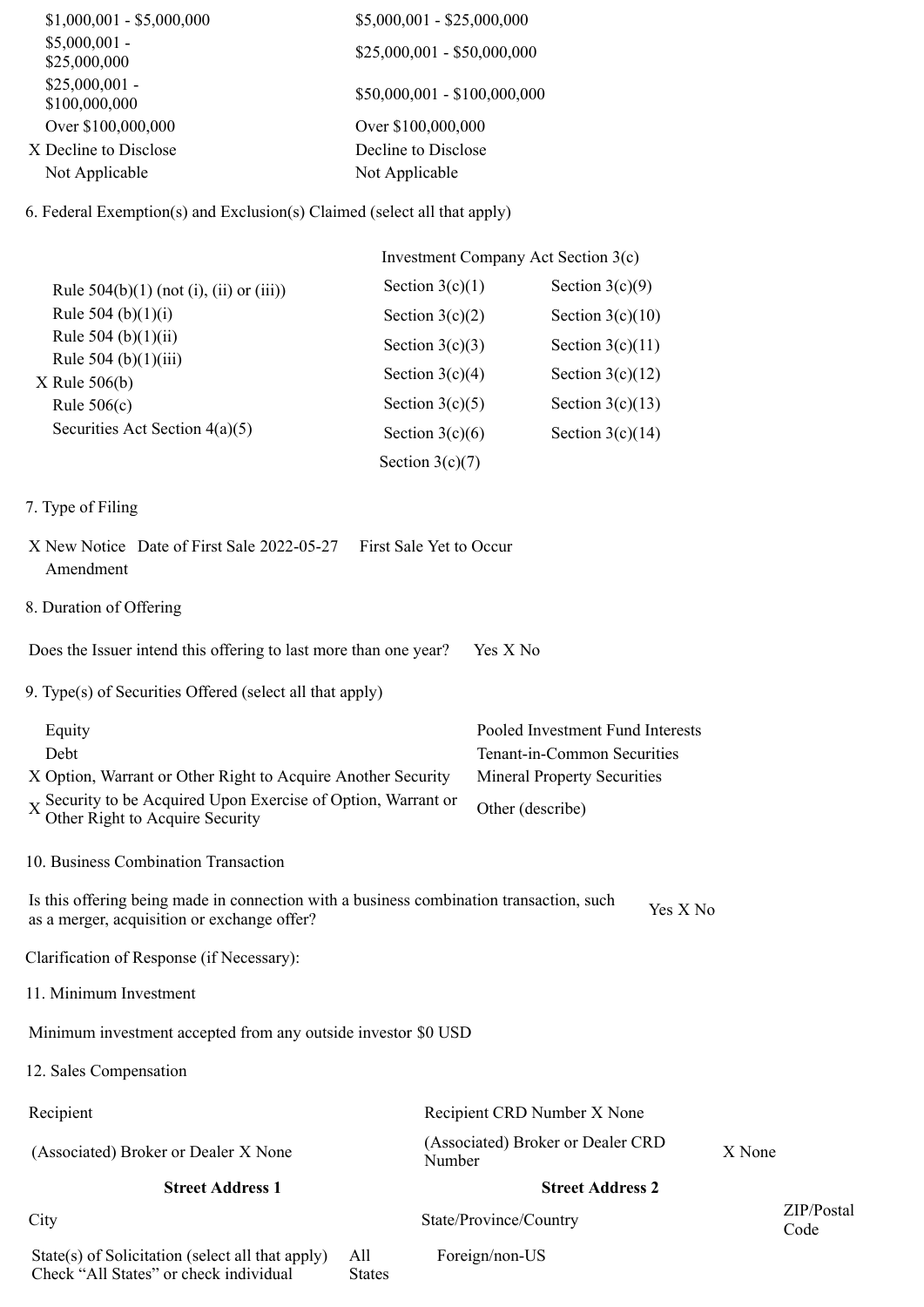States

13. Offering and Sales Amounts

| <b>Total Offering Amount</b> | $$50,000,000$ USD or Indefinite |                       |
|------------------------------|---------------------------------|-----------------------|
| <b>Total Amount Sold</b>     | \$50,000,000 USD                |                       |
| Total Remaining to be Sold   |                                 | \$0 USD or Indefinite |

Clarification of Response (if Necessary):

The total offering amount and the total amount sold include the exercise price, \$0.0001 per share, payable on the exercise of the warrants by the investor.

### 14. Investors

Select if securities in the offering have been or may be sold to persons who do not qualify as accredited investors, and enter the number of such non-accredited investors who already have invested in the offering. Regardless of whether securities in the offering have been or may be sold to persons who do not qualify as accredited investors, enter the total number of investors who already have invested in the offering:

15. Sales Commissions & Finder's Fees Expenses

Provide separately the amounts of sales commissions and finders fees expenses, if any. If the amount of an expenditure is not known, provide an estimate and check the box next to the amount.

| <b>Sales Commissions</b> | \$0 USD Estimate |
|--------------------------|------------------|
| Finders' Fees            | \$0 USD Estimate |

Clarification of Response (if Necessary):

16. Use of Proceeds

Provide the amount of the gross proceeds of the offering that has been or is proposed to be used for payments to any of the persons required to be named as executive officers, directors or promoters in response to Item 3 above. If the amount is unknown, provide an estimate and check the box next to the amount.

## \$0 USD Estimate

Clarification of Response (if Necessary):

Signature and Submission

Please verify the information you have entered and review the Terms of Submission below before signing and clicking SUBMIT below to file this notice.

Terms of Submission

In submitting this notice, each issuer named above is:

- Notifying the SEC and/or each State in which this notice is filed of the offering of securities described and undertaking to furnish them, upon written request, in the accordance with applicable law, the information furnished to offerees.\*
- Irrevocably appointing each of the Secretary of the SEC and, the Securities Administrator or other legally designated officer of the State in which the issuer maintains its principal place of business and any State in which this notice is filed, as its agents for service of process, and agreeing that these persons may accept service on its behalf, of any notice, process or pleading, and further agreeing that such service may be made by registered or certified mail, in any Federal or state action, administrative proceeding, or arbitration brought against the issuer in any place subject to the jurisdiction of the United States, if the action, proceeding or arbitration (a) arises out of any activity in connection with the offering of securities that is the subject of this notice, and (b) is founded, directly or indirectly, upon the provisions of: (i) the Securities Act of 1933, the Securities Exchange Act of 1934, the Trust Indenture Act of 1939, the Investment Company Act of 1940, or the Investment Advisers Act of 1940, or any rule or regulation under any of these statutes, or (ii) the laws of the State in which the issuer maintains its principal place of business or any State in which this notice is filed.
- Certifying that, if the issuer is claiming a Regulation D exemption for the offering, the issuer is not disqualified from relying on Rule 504 or Rule 506 for one of the reasons stated in Rule 504(b)(3) or Rule 506(d).